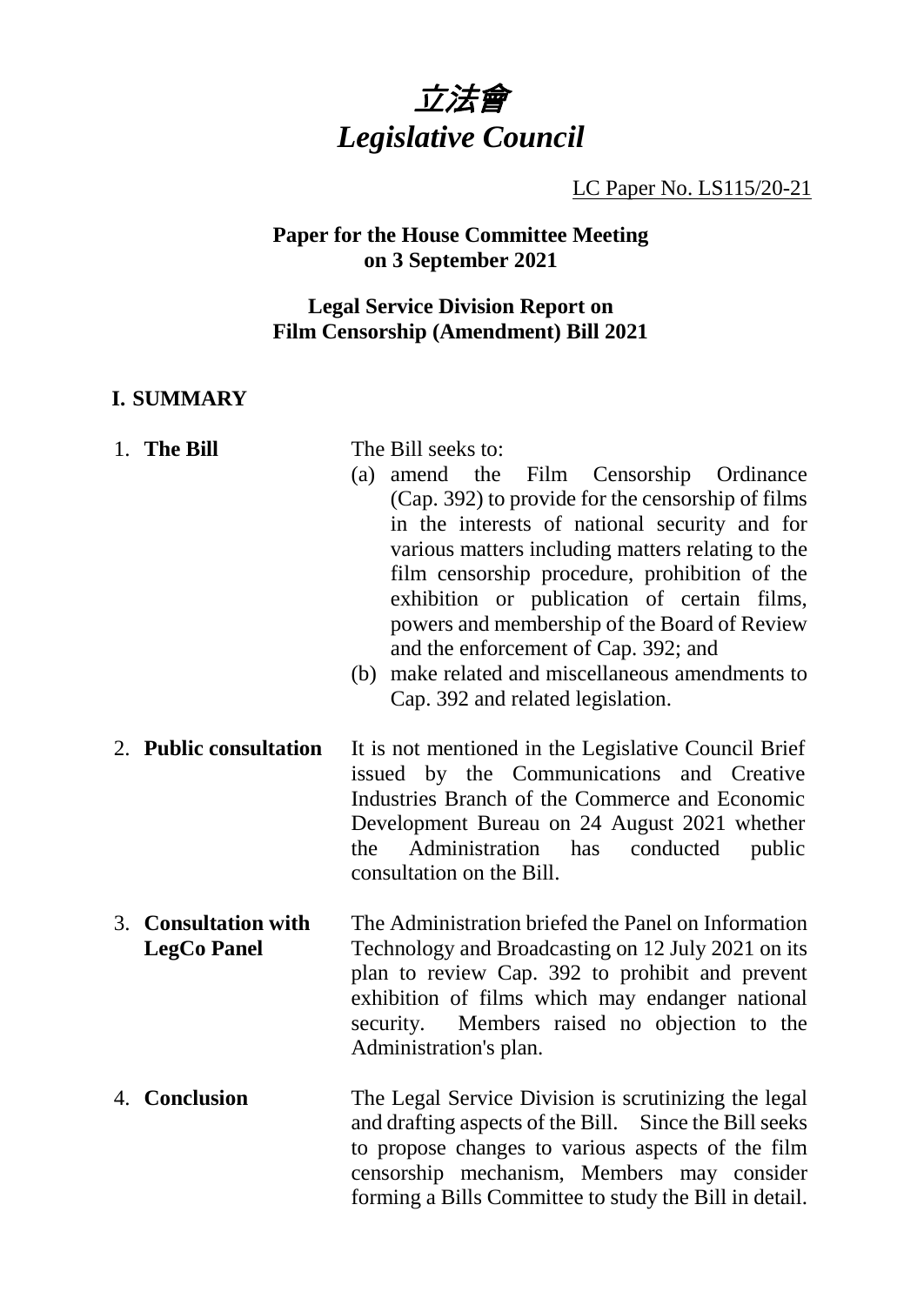### **II. REPORT**

The date of First Reading of the Bill is 1 September 2021. Members may refer to the Legislative Council ("LegCo") Brief (File Ref.: CCIB/A 230-5/1(C)) issued by the Communications and Creative Industries Branch of the Commerce and Economic Development Bureau on 24 August 2021 for further details.

### **Object of the Bill**

2. The Bill seeks to:

- (a) amend the Film Censorship Ordinance (Cap. 392) to provide for the censorship of films in the interests of national security and various matters including matters relating to the film censorship procedure, prohibition of the exhibition or publication of certain films, powers and membership of the Board of Review ("the Board") and the enforcement of Cap. 392; and
- (b) make related and miscellaneous amendments to Cap. 392 and related legislation.

# **Background**

3. Under Cap. 392, any film intended for exhibition in Hong Kong must be submitted to the Film Censorship Authority<sup>[1](#page-1-0)</sup> ("Authority") to be dealt with (section 8). The Authority shall assign a censor to decide whether a film is suitable for exhibition and its classification (section 10) or exempt the film from classification (section 9). The Board established under section 16 of Cap. 392 may review the decision of the Authority or the censor (sections 17, 18 and 19).

4. Article 3 of the Law of the People's Republic of China on Safeguarding National Security in Hong Kong Special Administrative Region ("NSL") provides that it is a constitutional duty of the Hong Kong Special Administrative Region ("HKSAR") to safeguard national security, and the executive authorities, legislature and judiciary of the HKSAR shall prevent, suppress and impose punishment for any act or activity endangering national security. According to paragraphs 4 and 5 of the LegCo Brief, the Secretary for Commerce and Economic Development ("SCED") issued an updated version of

<span id="page-1-0"></span><sup>&</sup>lt;sup>1</sup> Under section 3 of Cap. 392, the Film Censorship Authority is the public officer appointed by the Secretary for Commerce and Economic Development.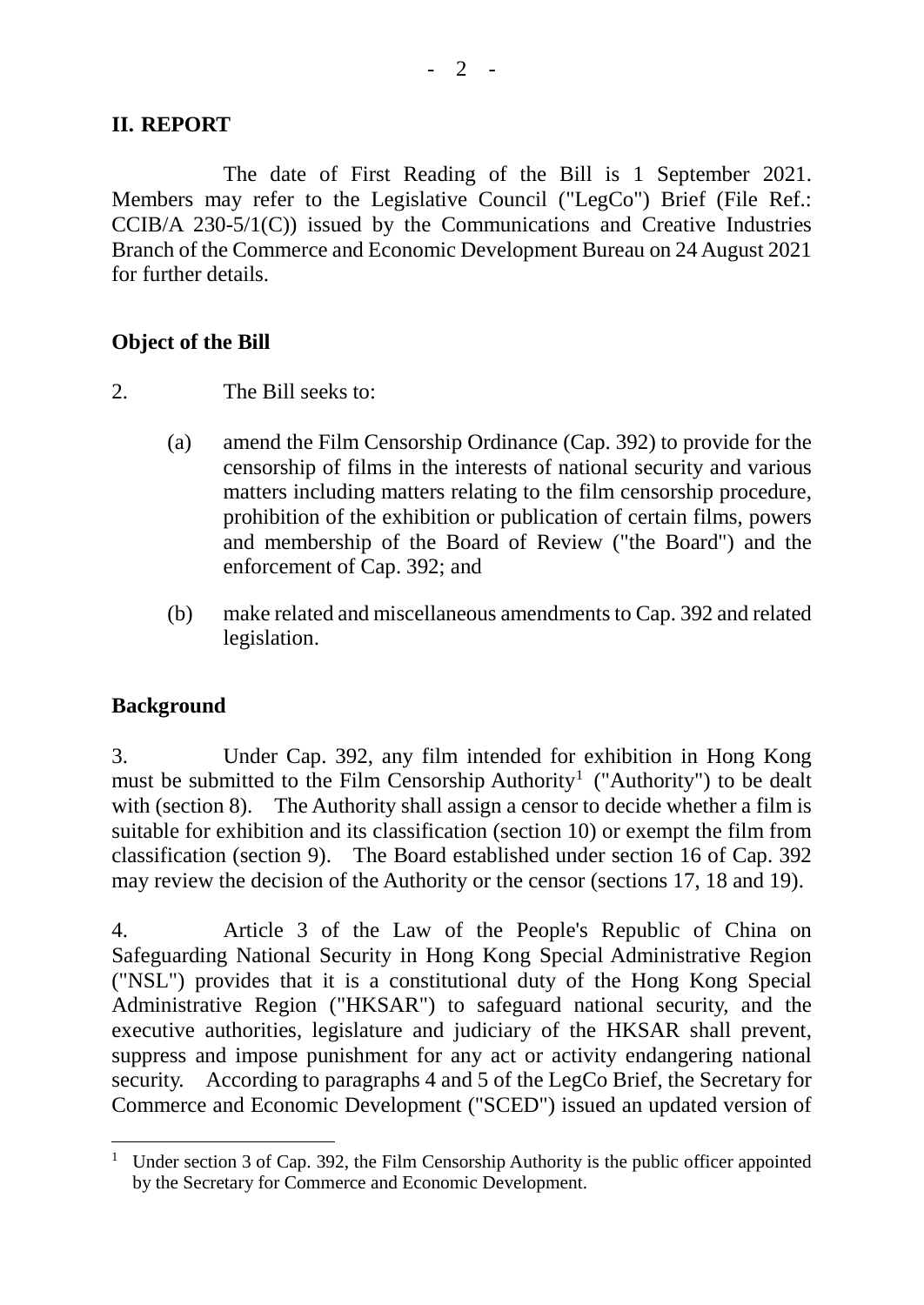guidelines for censors under section 30 of Cap. 392 ("Guidelines") in June 2021 to provide guidance to censors when performing film censorship duties to consider the implications of a film on national security. The Administration is of the view that Cap. 392 should be amended to ensure more effective implementation of the duty to safeguard national security as required by NSL.

# **Provisions of the Bill**

5. The Bill consists of three Parts and a Schedule. The major provisions of the Bills are summarized below.

## National security to be one of the matters considered by censors

6. Under section 10(2) of Cap. 392, the censor shall consider specified matters when deciding the suitability of the film for exhibition.<sup>[2](#page-2-0)</sup> Clause 7 of the Bill seeks to amend section 10(2) of Cap. 392 to require a censor to consider, in addition to matters in existing section  $10(2)$ , whether the exhibition of a film would be contrary to the interests of national security when deciding whether the film is suitable for exhibition and its classification under section 10.

Extending the period for making film censorship decisions in cases involving national security

7. Under section 10(5) of Cap. 392 and Part II of Schedule 5 to the Film Censorship Regulations (Cap. 392A), the time limit for a censor to make a decision under section 10(4) of Cap. 392 ("decision period") is not later than 14 days after a film is submitted to and accepted by the Authority, or such longer period, but in any case not more than 28 days after the film is so submitted and accepted as SCED may allow in any particular case.

8. Clause 8 of the Bill seeks to add a new section 10A to Cap. 392 to allow SCED, on the recommendation of the Authority, to extend the decision period for not more than 28 days after the expiry of the original decision period if SCED is of the opinion that the exhibition of the film might be contrary to the interests of national security and the censor concerned could not reasonably be expected to make a decision for the film within the original decision period.

<span id="page-2-0"></span><sup>&</sup>lt;sup>2</sup> These matters include (i) whether the film portrays matters such as violence, crime, sexuality, and offensive language and behaviour; and (ii) whether the film denigrates or insults any particular class of the public by reference to matters such as race, religion and gender.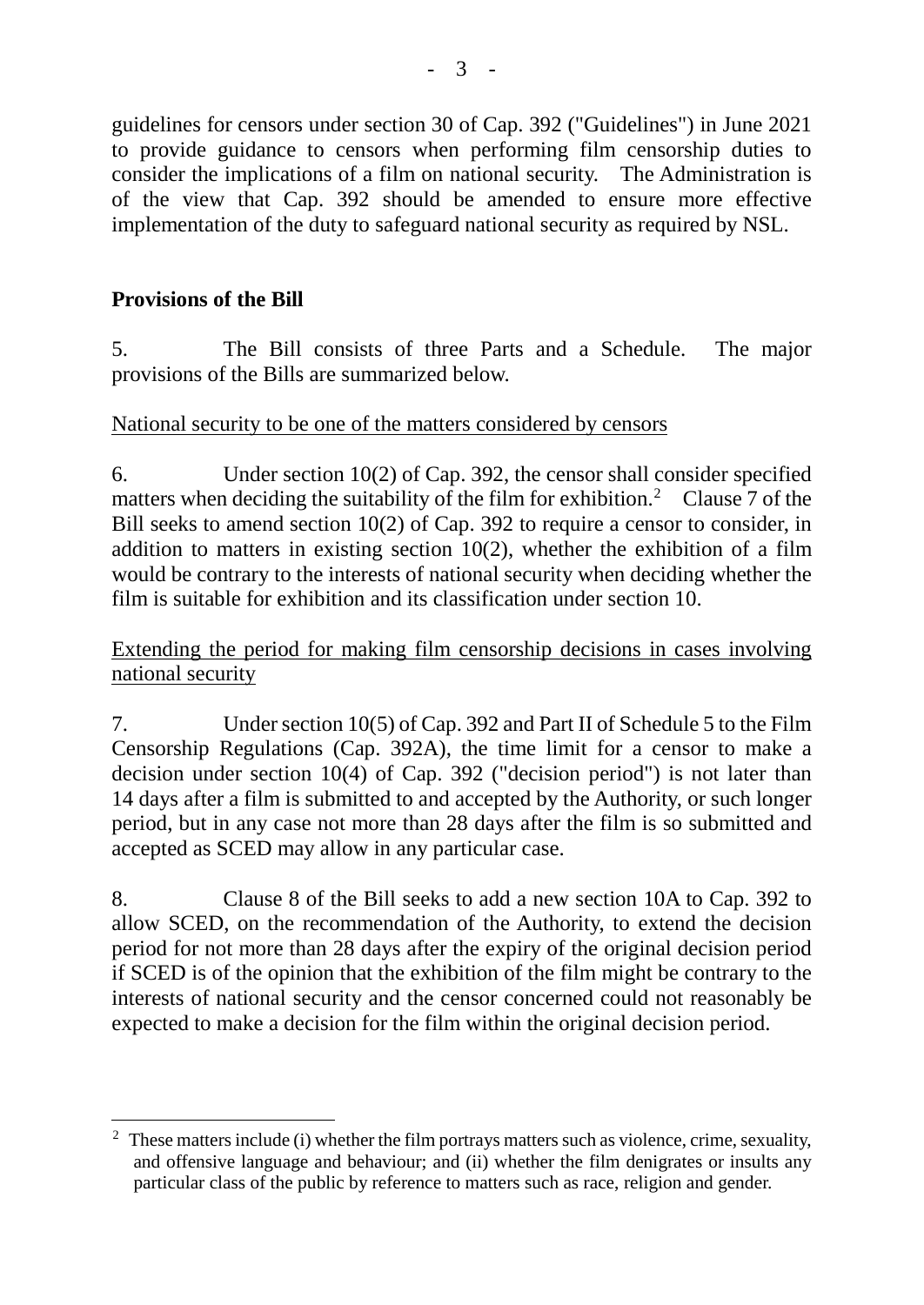9. Under section 13(1) of Cap. 392, the Authority shall issue a certificate of approval in respect of a film after a censor has approved the film for exhibition and gave it a classification. The Authority may also exempt the film from classification under section 10 and issue a certificate of exemption in respect of the film concerned under section 9. The Authority may revoke the certificate of exemption (section 9(4)) or the certificate of approval in some circumstances (sections 17(9), 18(10) and 19(11)).

10. Clause 12 of the Bill seeks to add a new section 14A to Cap. 392 to empower the Chief Secretary for Administration ("CS") to direct the Authority to revoke the certificate of approval or exemption of a film that is in force if CS is of the opinion that the exhibition of the film concerned would be contrary to the interests of national security.

# Powers and membership of the Board

11. Clause 16 of the Bill seeks to (i) amend section 16(2)(c) of Cap. 392 to adjust the number of persons (not being public officers) required to be appointed to the Board from nine to not less than five; and (ii) add a new section 16(5B) to Cap. 392 to empower SCED to appoint a public officer to act on behalf of SCED at a meeting of the Board.

12. Under sections 17, 18 and 19 of Cap. 392, the Board may review the decision of the Authority or a censor at the request of a person who submits a film under section 8, a person who is aggrieved by the exhibition or publication of the film or upon a request made by the Authority.

13. Clause 17 of the Bill seeks to add a new section 19A to Cap. 392 to provide that the review mechanism provided in sections 17, 18 and 19 of Cap. 392 would not apply in relation to a decision made by the Authority or a censor if the decision is based on the opinion that the exhibition of a film would be contrary to the interests of national security.

# Enforcement powers of the Authority

14. Clause 13 of the Bill seeks to add a new section 14B to Cap. 392 to empower the Authority to require a person who has been issued a certificate of exemption or approval for a film to provide any information about the exhibition of the film concerned. Under the proposed new section 14C, failure to comply with the requirement would be an offence punishable by a fine at level 3 (\$10,000) on the first conviction and a fine at level 5 (\$50,000) on a subsequent conviction.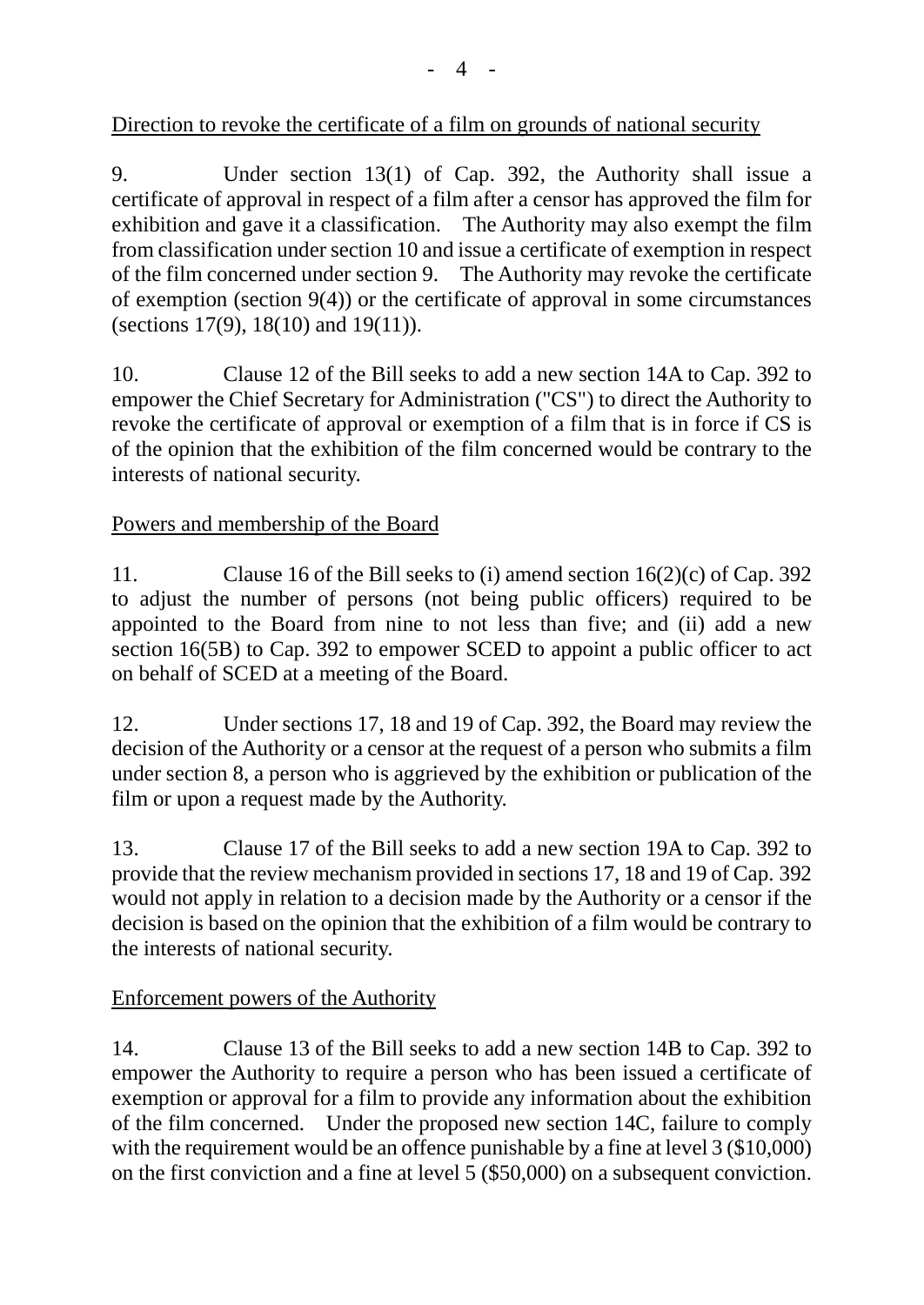15. Currently, under section 23 of Cap. 392, an inspector is authorized by the Authority to, with a warrant issued by a magistrate, enter any place in which he has reason to believe that a film is exhibited or an offence under Cap. 392 is being committed and take enforcement actions (e.g. seize a film or require any person to produce proof of identity for his inspection). Clause 21 of the Bill seeks to amend section 23 of Cap. 392 to allow an authorized inspector to enter and search any place without warrant if the delay to obtain a warrant is likely to result in the loss of evidence of an offence under Cap. 392, or it would not be reasonably practicable to obtain a warrant in the circumstances of the case.

## Increasing the penalties for certain offences under Cap. 392

16. Sections 7, 15A, 15K, 20 and 22 of Cap. 392 provide for various offences relating to exhibition or publication of films. These include exhibition of films or publication of videotapes or laserdiscs without a certificate of approval or exemption, or exhibition of films in respect of which the certificate of approval or exemption has been revoked. The maximum penalty for each of these offences is a fine of \$200,000 and imprisonment for one year.

17. The Bill proposes to increase the penalties for the above offences to a fine of \$1,000,000 and imprisonment for three years.

## Other amendments

# 18. Other amendments proposed in the Bill include:

- (a) empowering a censor to impose a condition that a particular notice be added to the film for it to be approved for exhibition (clause 7);
- (b) amending certain provisions of Cap. 392 related to videotapes and laserdiscs to cover other physical storage medium for films (clause 2(2) of and Part 1 of the Schedule to the Bill); and
- (c) related technical amendments relating to references to videotapes and laserdiscs in Cap. 392A and the Control of Obscene and Indecent Articles Ordinance (Cap. 390) as set out in Parts 2 and 3 of the Schedule to the Bill (clauses 23 and 24).

## Commencement

19. The Bill, if passed, would come into operation on the day on which the enacted Ordinance is published in the Gazette.